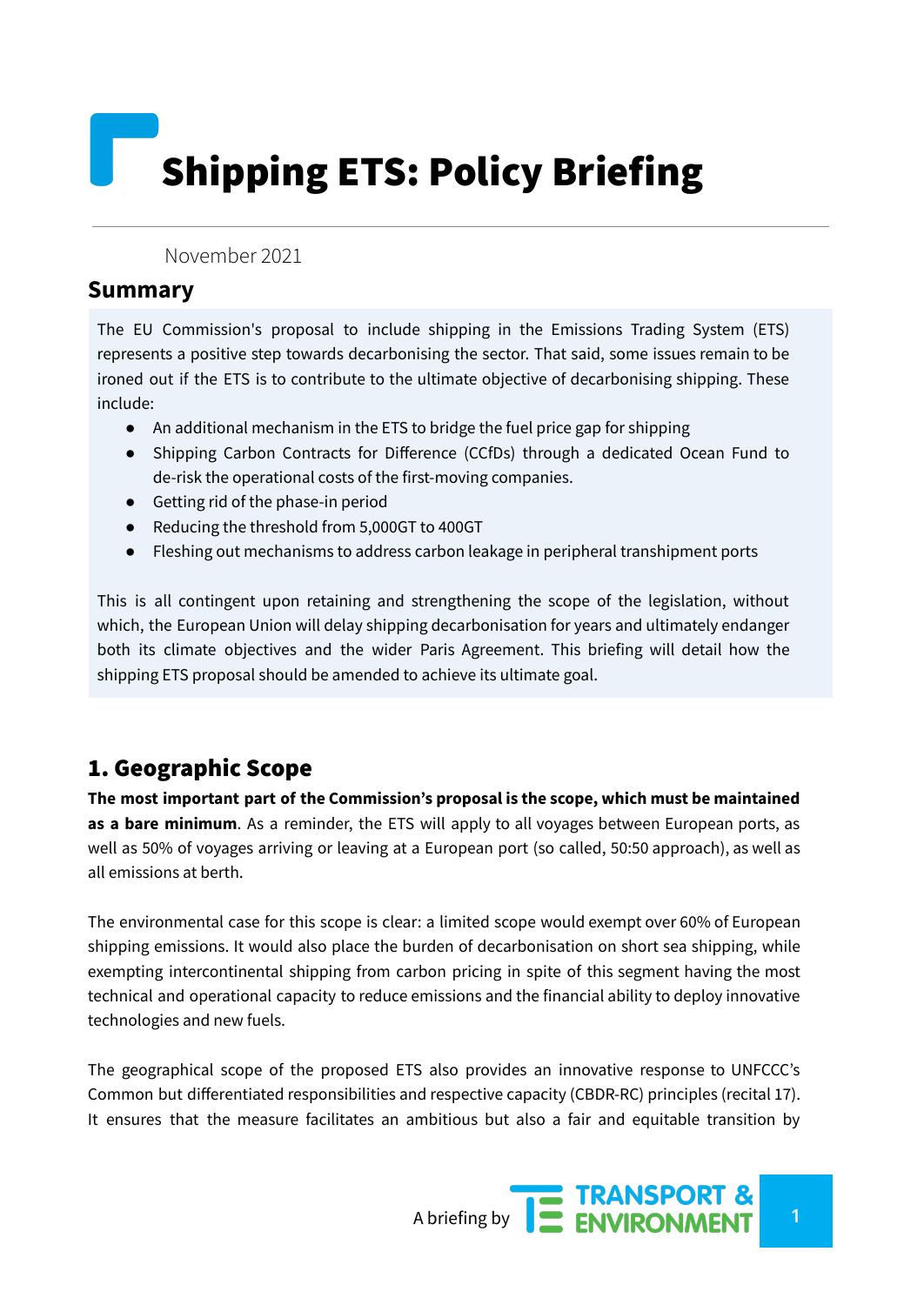allowing developing countries to lead, while also leaving space for others to follow suit in the near future. The current choice of scope therefore sets a precedent for future climate policy on shipping emissions and can be integrated into UNFCCC guidelines for emissions inventories to establish a standard global framework. Already with China and the UK having adopted a route-based shipping emission allocation system similar to the EU's MRV (and a US proposal in the pipeline), the path towards a strong regulatory framework for shipping emissions is clear. The Commission has tacitly recognised their [responsibility](https://www.transportenvironment.org/discover/shipping-and-aviation-are-subject-to-the-paris-agreement-legal-analysis-shows/) under the Paris Agreement to regulate shipping and has ended the fallacy that international shipping emissions are ungovernable.



Source: EU THETIS MRV, extract: 2019-v95-05112020-EU MRV Publication of information.xlsx. Outliers have been filtered out in order to take into account that some ships report their emissions inconsistently.

*Figure 1: Breakdown of EU shipping's CO2 emissions*

#### Using the ETS to Decarbonise Shipping

Moving forward, the ETS proposal must be improved with the final objective in mind: shipping decarbonisation.

Firstly, expected ETS carbon prices alone are unlikely to render sustainable marine fuels/technologies cost-competitive.<sup>1</sup> The EU should implement an additional mechanism, such as a **carbon price floor** to ensure emissions abatement and bridge the price gap between fossil and

 $1$  See, for instance, the Commission Impact Assessment, page 146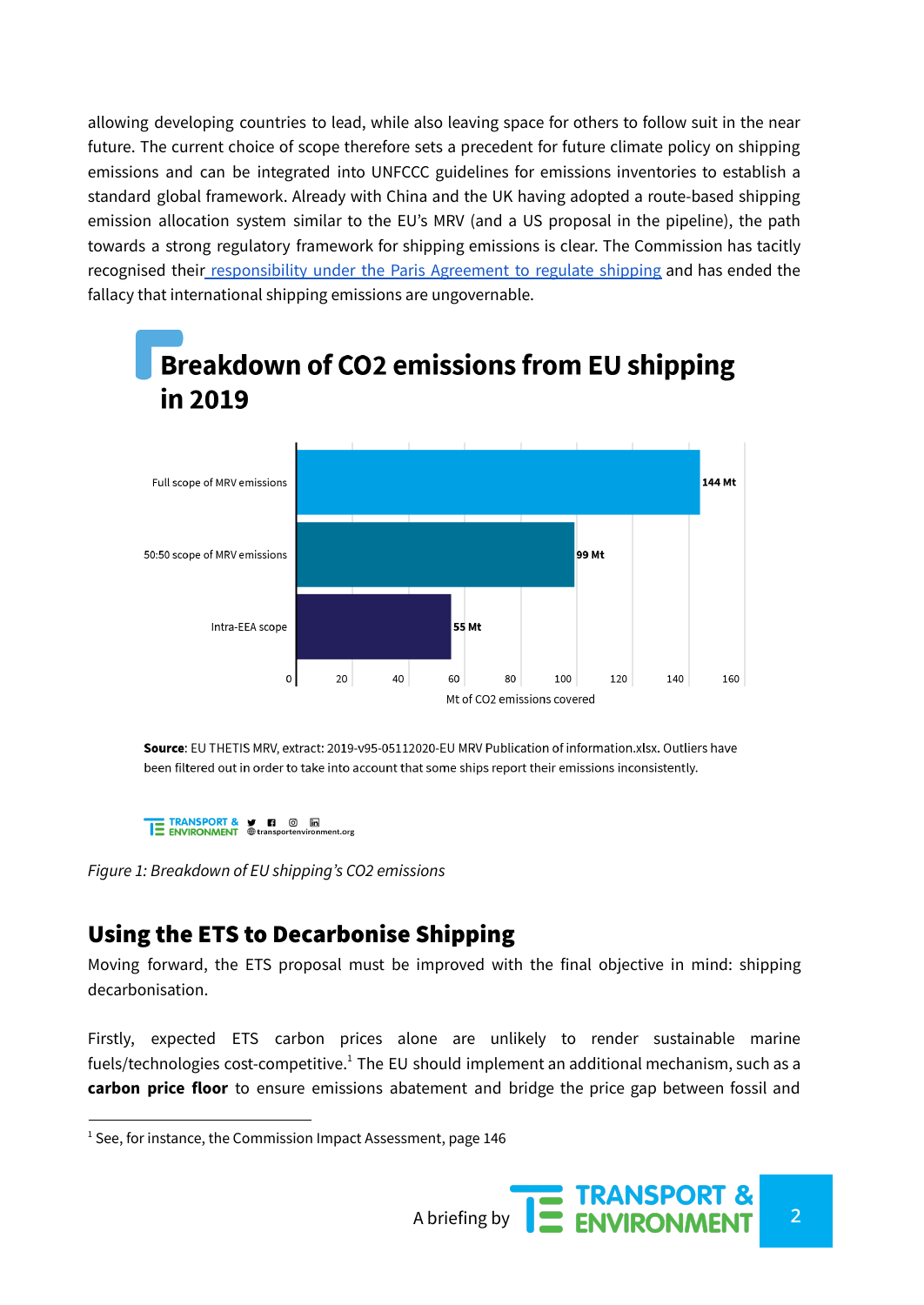sustainable marine fuels. Such a mechanism would also address business concerns related to fluctuations in the carbon price, which will lead to problems when the shipowner is not the operator of the ship. In cases when the latter is based in third countries, the shipowner has limited recourse to ensure the ship operator pays the exact carbon price. ECSA, the shipowners lobby group, has recently called for a [mechanism](https://www.ecsa.eu/index.php/news/european-shipowners-support-commercial-operators-bear-costs-eu-ets-and-call-sector-dedicated) similar to a carbon price floor and national shipping associations in Greece and elsewhere have previously called for a [price-stabilisation](https://www.transportenvironment.org/discover/europes-shipowners-have-called-polluter-pays-principle-be-core-eus-new-ets-proposal/) mechanism. The final ETS proposal should therefore include such a mechanism to assuage business concerns and provide additional environmental benefits.

Secondly, revenues must be channeled back into the sector with the explicit aim of decarbonisation. **Carbon Contracts for Difference (CCfDs)** are a very effective operational subsidy scheme to push the ramp-up of new technologies. Its job is to immediately bridge the price gap between green and fossil fuels in operation and de-risk financial risks for the first moving companies. CCfDs worked with huge success in the UK renewable energy sector by giving security to private finance to invest in these new technologies - something financiers will not do in shipping now whilst fossil fuel subsidies mean there is no business case for clean technologies.



Note: T&E calculations using fuel consumption data from the EU MRV v.67 using COSCO SHIPPING TAURUS containership as an example. The following assumptions have been used: VLSFO price - 510€/tonne, NH3 price - 876€/tonne, carbon price - 60€/tonne CO2, energy content - 41 MJ/kg (VLSFO) and 18.6 MJ/kg (ammonia), C-factor for VLSFO - 3.206 (gCO2/gFuel), NH3-VLSFO co-combustion ratio - 70%-30%.

*Figure 2: CCfDs will ensure ramp-up in production and deployment of clean fuels*

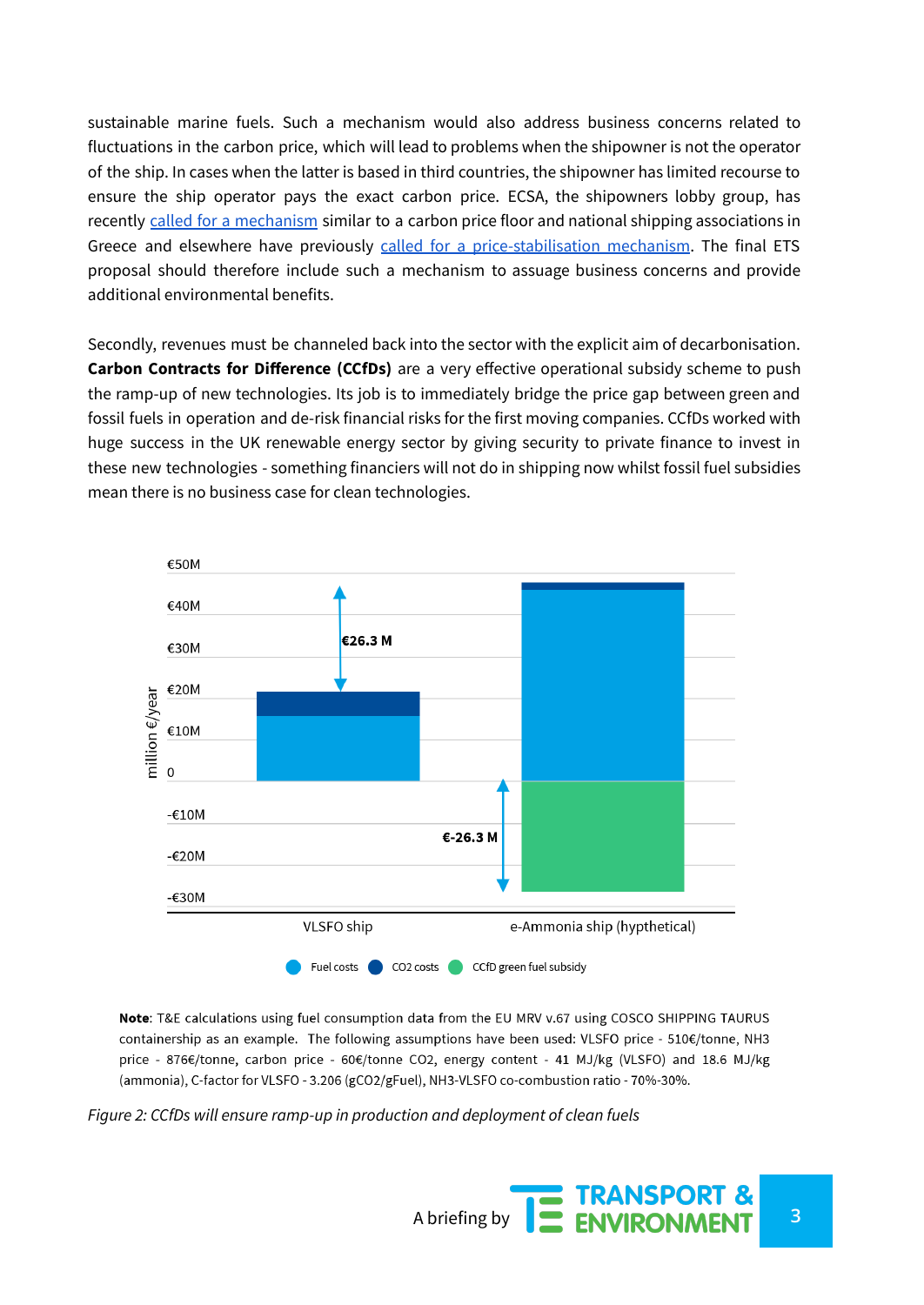CCfDs should be channeled through a dedicated **Ocean Fund**, as called for by the [European](https://www.europarl.europa.eu/doceo/document/A-9-2020-0144_EN.pdf) [Parliament](https://www.europarl.europa.eu/doceo/document/A-9-2020-0144_EN.pdf) and [industry](https://www.ecsa.eu/index.php/news/european-shipowners-support-commercial-operators-bear-costs-eu-ets-and-call-sector-dedicated) groups. Given that the ETS distribution key will remain unchanged, the Ocean Fund is an equitable way to channel funds back to innovative projects related to the shipping sector, where port infrastructure and supply chains are concentrated in shipping nations. This Fund can be set up in the same way as the Innovation Fund, with 20 million allowances per year dedicated to an Ocean Fund with the express objective of shipping decarbonisation.

Thirdly, for it to be successful, the ETS must fully implement the polluter pays principle. This means **getting rid of the phase-in period** from 2023 to 2026. The Commission Impact Assessment indicates no justification for such a phase-in. Furthermore, industry has known since 2017 that it would be regulated as from 2023, and as long as the proposal is designed well, shipping companies will be able to absorb the costs, meaning there is no economic sense for such a phase-in. The phase-in will also forego revenues needed to decarbonise shipping and delay the hugely necessary price signals needed to get shipping companies to invest in and operate emissions reduction technologies.

Polluter-pays principle also means reducing the **threshold** of shipping legislation from 5,000GT to 400GT. This is to ensure price signals for the smallest vessels, which will be easier to decarbonise, as well as to capture emissions estimated around 10-15% of total shipping emissions (somewhere around 15-20Mt/year, equivalent to a medium-size Member State like Croatia). There is also clear business sense to changing the threshold. Ships of 5,000GT are large ships, up to 120 metres long, with strong competition with vessels just under the threshold.

Implementation of the polluter pays principle also means making sure the **entity ultimately responsible for the ETS costs** is also the entity responsible for making operational decisions to reduce emissions. That entity is usually responsible for fuel costs, cargo or passenger load, speed and itinerary of the voyage: i.e. the commercial operator of the vessel. Transposing recital 20, which recognises the role for commercial operators, to an operative text in the ETS directive is an appropriate way to ensure ultimate costs are obligated in contractual arrangements between the commercial charterers and the vessel owners.

Finally, although the Commission and other reports have concluded that the risk of **carbon leakage** is limited to one or two peripheral transhipment ports, additional mechanisms to provide a peace of mind to European ports can be helpful. These mechanisms could include penalties for ships or businesses engaging in carbon leakage. The MRV can be used to detect ships engaged in carbon leakage (this is easily done: carbon leakage will be shown by a reduction in long-haul traffic to a port and the increase in short-haul traffic from a non-European port). Ships identified to be engaged in carbon leakage will therefore be subject to the measure announced by the Commission to deter carbon leakage. Alternatively, a similar mechanism under the Carbon Border Adjustment Mechanism could be considered.

A briefing by **4 ENVIRONMENT**